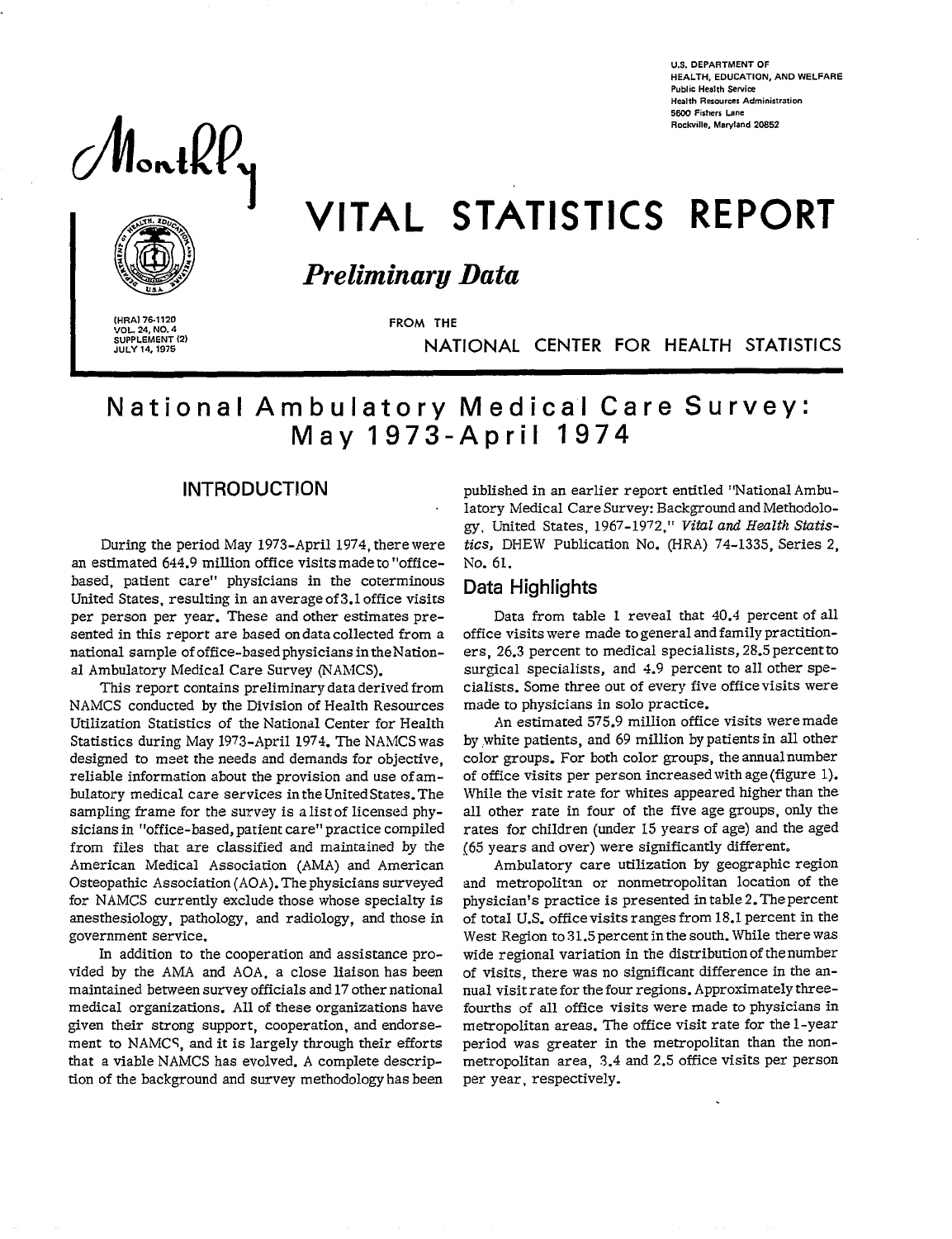



Data on the diagnosis associated with each ambulatory visit are given in tables 3 and 4. The diagnostic data in table 3 are shown by the classes of the Eighth Revision International Classification of Diseases, Adapted for Use in the United States (ICDA). Of the 17 ICDA classes, four accounted for approximately half of all visits. These were the special conditions and examinations without sickness, 17.1 percent; diseases of the respiratory system, 15.1 percent; diseases of the circulatory system, 9.2 percent; and diseases of the nervous system and sense organs, 7.9 percent. Table 4 provides additional insight into the office visit by presenting the 15 leading ICDA three-digit categories containing the physician's principal diagnosis.

Visit data from NAMCS are also classified according to broad types of treatments and services ordered. or provided, and disposition and followup plans after the visit (tables 5 and 6). At approximately half of all office visits some drug therapy, either prescription or nonprescription drug, was ordered; no treatment was considered necessary for 5.3 percent of the visits. Other important treatments and services ordered were X-ray, 7.1 percent; laboratory procedure test, 19.6 percent; injection or immunization, 18.6 percent; and office surgery, 8.9 percent.

In 61.2 percent of all visits, the patient was told to return at a specified time, while 21.4 percent of the visits ended with instructions for the patient to return if necessary. No further followup was planned after 12.7 percent of the visits.

The 20 most common patient problems encountered by office-based physicians are shown in table 7. This information represents the patient's reasons for seeking medical care in the patient's own words. The coding of these responses was accomplished through the use of a special classification for coding presenting symptoms developed specifically for use in NAMCS. The symptom classification and rationale for its development has been published in a report "The National Ambulatory Medical Care Survey: Symptom Classification," Vital and Health Statistics, DHEW Publication No. (HRA) 74-1337, Series 2. No. 63. The 20 most common problems or reasons for visit accounted for 62.4 percent of all office visits.

The duration of the office visit by age is shown as a cumulative percent distribution of all office visits during May 1973-April 1974 in figure 2. Visits lasting between 6-15 minutes accounted for 58 percent of all visits. The duration of visit was 15 minutes or less for 86 percent of all visits made by persons under 15 years of age.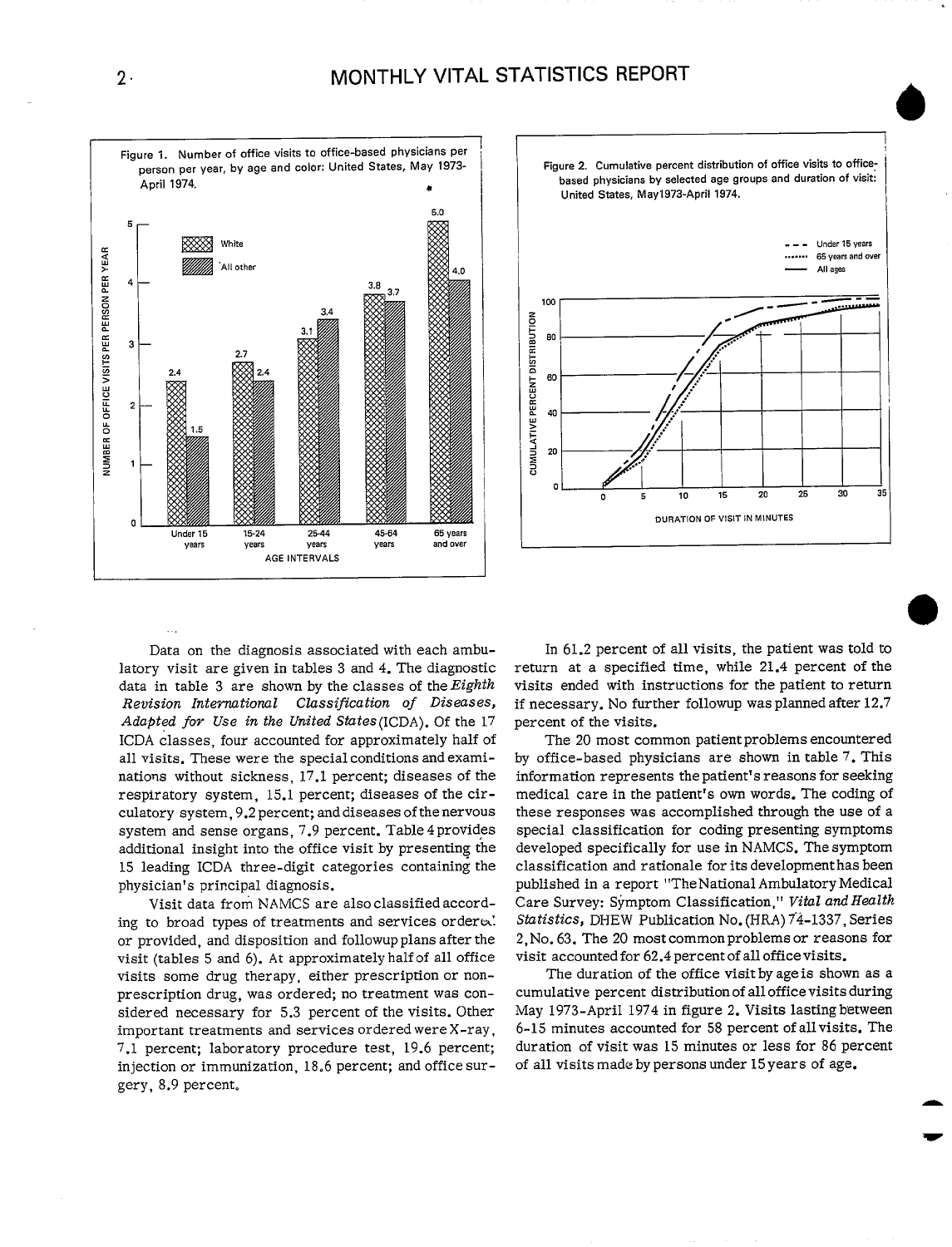Table 1. Number and percent distribution of office visits to office-based physicians by sex, color, and age of patient, according<br>to physician specialty and type of practice: United States, May 1973-April 1974

|                                                                                                                                                                                 | Number of                               |                                                           |              | Sex                              | Color                        |                              |                                 |                              | Age                                  |                                 |                                 |
|---------------------------------------------------------------------------------------------------------------------------------------------------------------------------------|-----------------------------------------|-----------------------------------------------------------|--------------|----------------------------------|------------------------------|------------------------------|---------------------------------|------------------------------|--------------------------------------|---------------------------------|---------------------------------|
| Physician specialty and<br>type of practice                                                                                                                                     | visits in<br>thousands                  | <b>Total</b>                                              | Male!        | Female                           | White                        | A11<br>other                 | Under 15<br>vears               | $15 - 24$<br>years           | $25 - 44$<br>years                   | 45-64<br>years                  | 65 years<br>and over            |
|                                                                                                                                                                                 |                                         |                                                           |              |                                  |                              |                              | Percent distribution            |                              |                                      |                                 |                                 |
| All specialties---------------                                                                                                                                                  | 644,893                                 | 100.011 39.31                                             |              | 60.71                            | $89.3$                       | 10.71                        | 19.31                           | 15.4                         | 24.7                                 | 24.9                            | 15.5                            |
| General and family practice--------------                                                                                                                                       | 260,310                                 | 100.0                                                     | 40.8         | 59.2                             | 88.0                         | 12.0                         | 16.6                            | 16.8                         | 23.5                                 | 26.4                            | 16.8                            |
| Medical specialties -----------------------<br>Internal medicine-----------------------<br>Pediatrics------------------------------<br>Other----------------------------------- | 169,316<br>$74,693$<br>53,659<br>40,964 | 100.0 44.4<br>$100.0$ 39.6<br>100.0 52.9<br>100.0    41.8 |              | 55.6<br>$60.4$<br>$47.1$<br>58.2 | 88.4<br>87.3<br>89.9<br>88.6 | 11.6<br>12.7<br>10.1<br>11.4 | 34.5<br>2.6<br>$93.5$<br>$15.0$ | 11.1<br>10.6<br>4.4<br>20.6  | 15.7<br>21.4<br>$\mathbf{r}$<br>25.0 | 22.7<br>36.1<br>$\star$<br>27.0 | 16.0<br>29.3<br>$\star$<br>12.4 |
| Surgical specialties---------------------<br>General surgery-------------------------<br>Obstetrics and gynecology--------------                                                | 183,787<br>44,846<br>50,715<br>88,227   | 100.0 31.6<br>100.0<br>$100.0$    45.2                    | $100.0$ 39.4 | 68.4<br>60.6<br>100.0<br>54.8    | 91.1<br>90.9<br>87.9<br>92.9 | 8.9<br>9.1<br>12.1<br>7.1    | 10.0<br>9.3<br>÷<br>15.5        | 18.0<br>13.4<br>31.6<br>12.6 | 32.5<br>25.7<br>54.2<br>23.4         | 25.4<br>33.6<br>11.2<br>29.4    | 14.0<br>18.0<br>$\star$<br>19.2 |
| Other specialties-------------------------<br>Psychiatry----------------------------<br>0ther-----------------------------------                                                | 31,481<br>20,300<br>11,180              | $100.0$ $ $ $44.0$<br>$100.0$   43.8<br>$100.0$   44.3    |              | 56.0<br>56.2<br>55.7             | 94.3<br>95.7<br>91.7         | 5.7<br>$\star$<br>÷          | 16.4<br>17.8<br>13.4            | 12.9<br>13.9<br>11.0         | 38.2<br>48.0<br>20.3                 | 20.9<br>17.6<br>27.1            | 11.8<br>$\star$<br>28.3         |
| Type of practice                                                                                                                                                                |                                         |                                                           |              |                                  |                              |                              |                                 |                              |                                      |                                 |                                 |
| Solo---------------------------------<br>0ther1-----------------------------                                                                                                    | 386,208<br>258,685                      | 100.0 39.1<br>100.0 39.6                                  |              | 60.9<br>60.4.                    | 88.3<br>90.8                 | 11.7<br>9.2                  | 17.2<br>22.8                    | 15.5<br>15.4                 | 25.0<br>24.3                         | 26.2<br>22.9                    | 16.2<br>14.6                    |

1Includes partnership and group practices.

—

Table 2. Number, percent distribution, and rate per person per year of office visits to office-based physicians by region and<br>metropolitan or nonmetropolitan area, according to age, sex, and color of patient: United States

|                                                                                                                                                                                                             | Number of                                          | United                                    |                                             |                                              | Geographic region                    |                                                    |                                            |                                                |
|-------------------------------------------------------------------------------------------------------------------------------------------------------------------------------------------------------------|----------------------------------------------------|-------------------------------------------|---------------------------------------------|----------------------------------------------|--------------------------------------|----------------------------------------------------|--------------------------------------------|------------------------------------------------|
| Age, sex, and color                                                                                                                                                                                         | visits in<br>thousands                             | States                                    | Northeast                                   | North<br>Central                             | South                                | Vest                                               | Metropolitan<br>area                       | Nonmetropolitan<br>area                        |
|                                                                                                                                                                                                             |                                                    |                                           |                                             |                                              | Percent distribution                 |                                                    |                                            |                                                |
| Total-----------------                                                                                                                                                                                      | 644,893                                            | 100.01                                    | 23.81                                       | 26.61                                        | 31.5                                 | 18.1                                               | 74.7                                       | 25.3                                           |
| Age                                                                                                                                                                                                         |                                                    |                                           |                                             |                                              |                                      |                                                    |                                            |                                                |
| Under 15 years------------------------<br>15-24 years-----------------------------<br>25-44 years---------------------------<br>45-64 years --------------------------<br>65 years and over---------------- | 125,077<br>99,581<br>159,551<br>160,435<br>100,249 | 100.0<br>100.0<br>100.0<br>100.0<br>100.0 | 23.9<br>23.9<br>24.3<br>$\frac{24.4}{22.0}$ | 27.3<br>26.9<br>25.6<br>26.1<br>27.7         | 34.3<br>31.4<br>31.2<br>30.5<br>30.5 | 14.6<br>$\frac{17.9}{18.9}$<br>$\frac{19.1}{19.8}$ | 70.7<br>74.1<br>$79.9$<br>$76.1$<br>$70.0$ | $29.3$<br>$25.9$<br>$20.1$<br>$23.9$<br>$30.0$ |
| Sex                                                                                                                                                                                                         |                                                    |                                           |                                             |                                              |                                      |                                                    |                                            |                                                |
| Male+------------------------------<br>Female-----------------                                                                                                                                              | 253,285<br>391,608                                 | 100.0<br>100.0                            | 23.9<br>23.8                                | 26.2<br>26.8                                 | 32.3<br>31.0                         | 17.7<br>18.4                                       | 73.1<br>75.8                               | $26.9$<br>$24.2$                               |
| Color                                                                                                                                                                                                       |                                                    |                                           |                                             |                                              |                                      |                                                    |                                            |                                                |
| White------------------------------<br>All other-------------------------                                                                                                                                   | 575,881<br>69,013                                  | 100.0<br>100.0 ll                         | $\frac{24.8}{16.1}$                         | $\begin{bmatrix} 27.5 \\ 18.4 \end{bmatrix}$ | 30.3<br>42.2                         | $\frac{17.5}{23.3}$                                | $74.3$<br>$78.2$                           | $25.7$<br>21.8                                 |
|                                                                                                                                                                                                             | Rate per person per year                           |                                           |                                             |                                              |                                      |                                                    |                                            |                                                |
| All patients-                                                                                                                                                                                               | 644,893                                            | 3.1                                       | 3.1                                         | 3.OI                                         | 3.1                                  | 3.2                                                | 3.4                                        | 2.5                                            |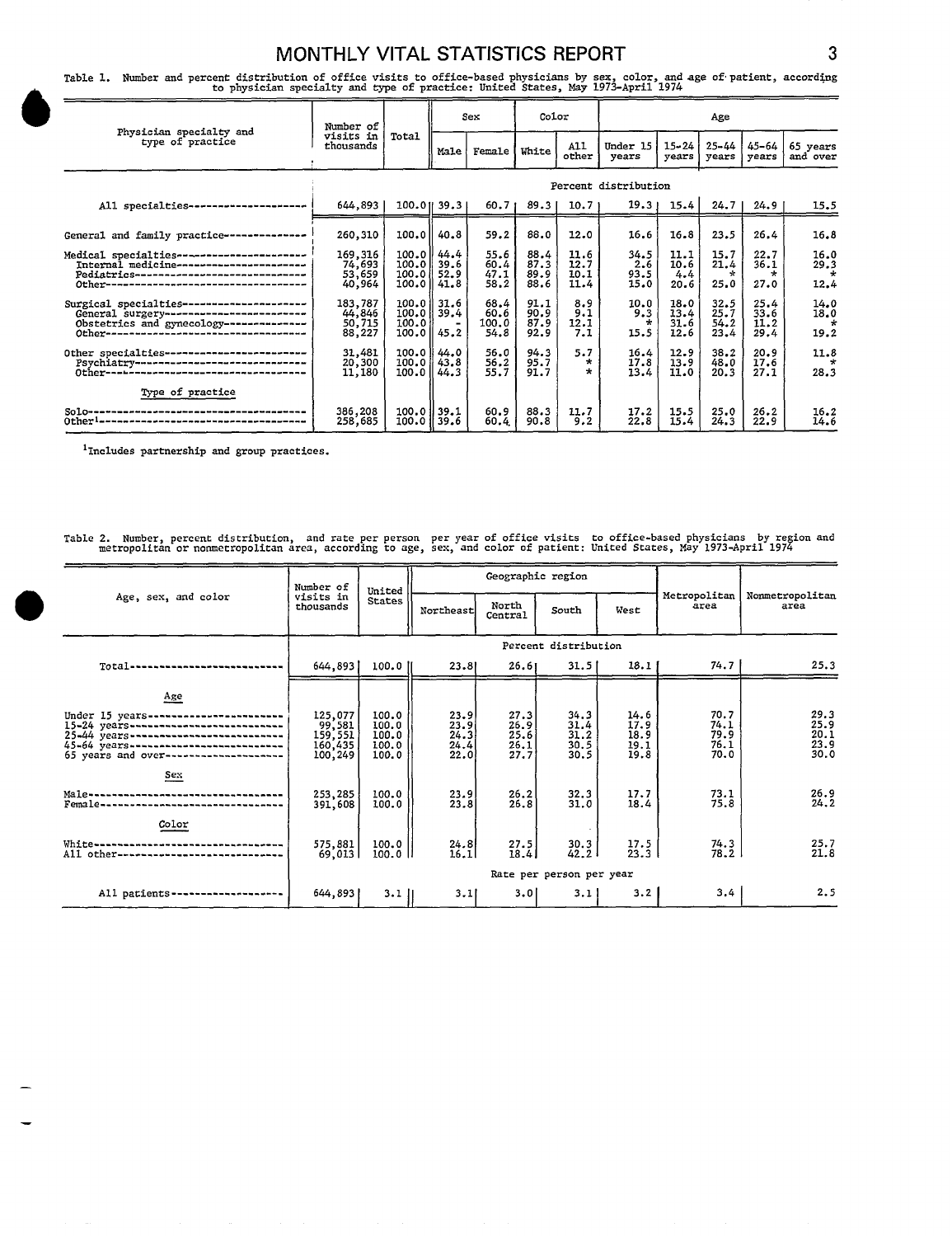Table 3. Number and percent distribution of office visits to office-based physicians by sex, color, and age of patient, according<br>to principal diagnosis: United States, May 1973-April 1974

[Diagnostic groupings and code number inclusions are based on the Eighth Revision, International Classification of Diseases, Adapted for Use in the United States, 1965]

|                                                                                                                                                                                                                                                     | Number of                          |                                     |                              | Sex                          | Color                        |                                             |                              |                           | Age                          |                              |                                         |
|-----------------------------------------------------------------------------------------------------------------------------------------------------------------------------------------------------------------------------------------------------|------------------------------------|-------------------------------------|------------------------------|------------------------------|------------------------------|---------------------------------------------|------------------------------|---------------------------|------------------------------|------------------------------|-----------------------------------------|
| Principal diagnosis classified<br>by ICDA group                                                                                                                                                                                                     | visits in<br>thousands             | Total                               | Male                         | Female                       | <b>White</b>                 | All<br>other                                | Under 15<br>years            | $15 - 24$<br>vears        | 25-44<br>lvears              | 45–64<br>lvears              | 65 years<br>and over                    |
|                                                                                                                                                                                                                                                     |                                    |                                     |                              |                              | Percent distribution         |                                             |                              |                           |                              |                              |                                         |
| All diagnoses------------------                                                                                                                                                                                                                     | $644,893$   100.0                  |                                     | 39.3                         | 60,7                         | 89.3                         | 10.71                                       | 19.31                        | 15.4                      | 24.71                        | 24.9                         | 15.5                                    |
| I. Infective and parasitic                                                                                                                                                                                                                          | 25,233                             | 100.0                               | 43.6                         | 56.4                         | 88.6                         | 11.4                                        | 34.5                         | 20.9                      | 22.3                         | 15.6                         | 6.7                                     |
| diseases-------------------------000-136<br>II. Neoplasms----------------------140-239                                                                                                                                                              | 12.713                             | 100.0                               | 36.2                         | 63.8                         | 90.5                         | 9.5                                         | $\star$                      | $\mathcal{L}$             | 18.2                         | 39.0                         | 31.4                                    |
| III. Endocrine, nutritional and<br>metabolic diseases -----------240-279<br>V. Mental disorders--------------290-315                                                                                                                                | 26,099<br>29,064                   | 100.01<br>100.01                    | 26.8<br>35.8                 | 73.2<br>64.2                 | 87.1<br>91.5                 | 12.9<br>8.5                                 | $\mathcal{H}$<br>5.2         | 9.4<br>12.4               | 30.5<br>45.0                 | 37.7<br>29.7                 | 18.9<br>7.7                             |
| VI. Diseases of nervous system and<br>sense organs------------------320-389                                                                                                                                                                         | 50,841                             | 100.01                              | 44.3                         | 55.7                         | 92.9                         | 7.1                                         | 27.6                         | 9.7                       | 15.9                         | 26.4                         | 20.4                                    |
| VII.Diseases of circulatory<br>system-----------------------390-458                                                                                                                                                                                 | 59,240                             | 100.0                               | 42.1                         | 57.9                         | 88.5                         | 11.5                                        | 0.8                          | 1.8                       | 11.0                         | 41.6                         | 44.7                                    |
| VIII.Diseases of respiratory<br>system-----------------------460-519<br>IX. Diseases of digestive system--520-577                                                                                                                                   | 97.383<br>23,826                   | 100.0H<br>100.0                     | 45.8<br>46.5                 | 54.2<br>53.5                 | 88.7<br>88.7                 | 11.3<br>11.3                                | 36.9<br>7.7                  | 14.0<br>9.9               | 20.3<br>26.4                 | 19.9<br>34.9                 | 9.0<br>21.2                             |
| Diseases of genitourinary<br>$x_{-}$<br>system-------------------------580-629                                                                                                                                                                      | 37,744                             | 100.0                               | 18.0                         | 82.0                         | 88.6                         | 11.4                                        | 3.5                          | 17.9                      | 37.4                         | 28.8                         | 12.5                                    |
| XII.Diseases of skin and subcutaneous<br>$-680 - 709$<br>tissue-----------------------                                                                                                                                                              | 34.099                             | 100.0                               | 43.3                         | 56.7                         | 89.7                         | 10.3                                        | 23.4                         | 27.3                      | 21.9                         | 17.0                         | 10.3                                    |
| XIII. Diseases of musculoskeletal<br>--------------------10-738<br>system--                                                                                                                                                                         | 34.370                             | 100.0                               | 36.8                         | 63.2                         | 89.2                         | 10.8                                        | 5.9                          | 8.1                       | 19.0                         | 39.7                         | 27.2                                    |
| XVI. Symptoms and ill-defined<br>$-780 - 796$<br>conditions-----------------                                                                                                                                                                        | 34.251                             | 100.0                               | 36.9                         | 63.1                         | 90.4                         | 9.6                                         | 20.2                         | 17.3                      | 31.9                         | 21.0                         | 9.6                                     |
| XVIII.Accidents, poisoning, and<br>violence-------------------800-999                                                                                                                                                                               | 47,609                             | 100.0                               | 57.4                         | 42.6                         | 87.6                         | 12.4                                        | 19.6                         | 21.3                      | 26.9                         | 22.7                         | 9.4                                     |
| Special conditions and examinations<br>without sickness------------------Y00-Y13<br>Other diagnoses <sup>1</sup> --------------------------<br>No diagnosis given------------------------<br>Diagnosis unknown <sup>2</sup> ----------------------- | 110,203<br>8,630<br>8,019<br>5,569 | 100.0H<br>100.01<br>100.0<br>100.01 | 31.9<br>34.1<br>36.7<br>35.1 | 68.1<br>65.9<br>63.3<br>64.9 | 88.9<br>91.7<br>92.5<br>87.6 | 11.1<br>÷<br>$\mathcal{R}$<br>$\mathcal{P}$ | 25.1<br>25.4<br>28.5<br>23.3 | 24.0<br>14.9<br>24.7<br>÷ | 29.8<br>22.5<br>23.7<br>25.1 | 13.4<br>19.5<br>15.2<br>23.8 | 7.7<br>17.6<br>$\star$<br>$\frac{1}{N}$ |

<sup>1</sup>IV. Diseases of the blood and blood-forming organs, 280-289; XI. Complications of pregnancy, childbirth, and the puerperium;<br>XIV. Congenital anomalies; XV. Certain causes of perinatal morbidity and mortality.<br><sup>2</sup>Includ

[Diagnostic groupings and code number inclusions are based on the Eighth Revision, International Classification of Diseases, Adapted for Use in the United States, 1965]

|                                                                                                                                                                                                                                                                                                                                                                                                                                           | 39,613                                                                                                                                            |                                                                                                                                             |                                                                                                                              |
|-------------------------------------------------------------------------------------------------------------------------------------------------------------------------------------------------------------------------------------------------------------------------------------------------------------------------------------------------------------------------------------------------------------------------------------------|---------------------------------------------------------------------------------------------------------------------------------------------------|---------------------------------------------------------------------------------------------------------------------------------------------|------------------------------------------------------------------------------------------------------------------------------|
| Medical or special examinations------------------Y00<br>Medical and surgical aftercare---------------------Y10<br>Essential benign hypertension---------------------401<br>Observation, without need for further<br>Chronic ischemic heart disease--------------------412<br>8<br>9<br>10<br>11<br>12<br>13<br>Other eczema and dermatitis-----------------------692<br>14<br>15<br>All other diagnoses---------------------------------- | 32,345<br>25,359<br>22,752<br>21.514<br>16,570<br>15,893<br>15,487<br>12,166<br>10,523<br>10,415<br>10, 136<br>9,175<br>9,152<br>8,904<br>384,889 | 6.1<br>5.0<br>3.9<br>3.5<br>3.3<br>2.6<br>2.5<br>2.4<br>1.9<br>1.6<br>1.6 <sub>1</sub><br>1.6<br>1.4<br>1.4 <sub>1</sub><br>$1.4$  <br>59.7 | 6.1<br>11.2<br>15.1<br>18.6<br>22.0<br>24.5<br>27.0<br>29.4<br>31.3<br>32.9<br>34.5<br>36.1<br>37.5<br>38.9<br>40.3<br>100.0 |

Table 4. Number, percent, and cumulative percent of office visits to office-based physicians<br>by the 15 most frequent principal diagnosis classified by ICDA category: United States, May<br>1973-April 1974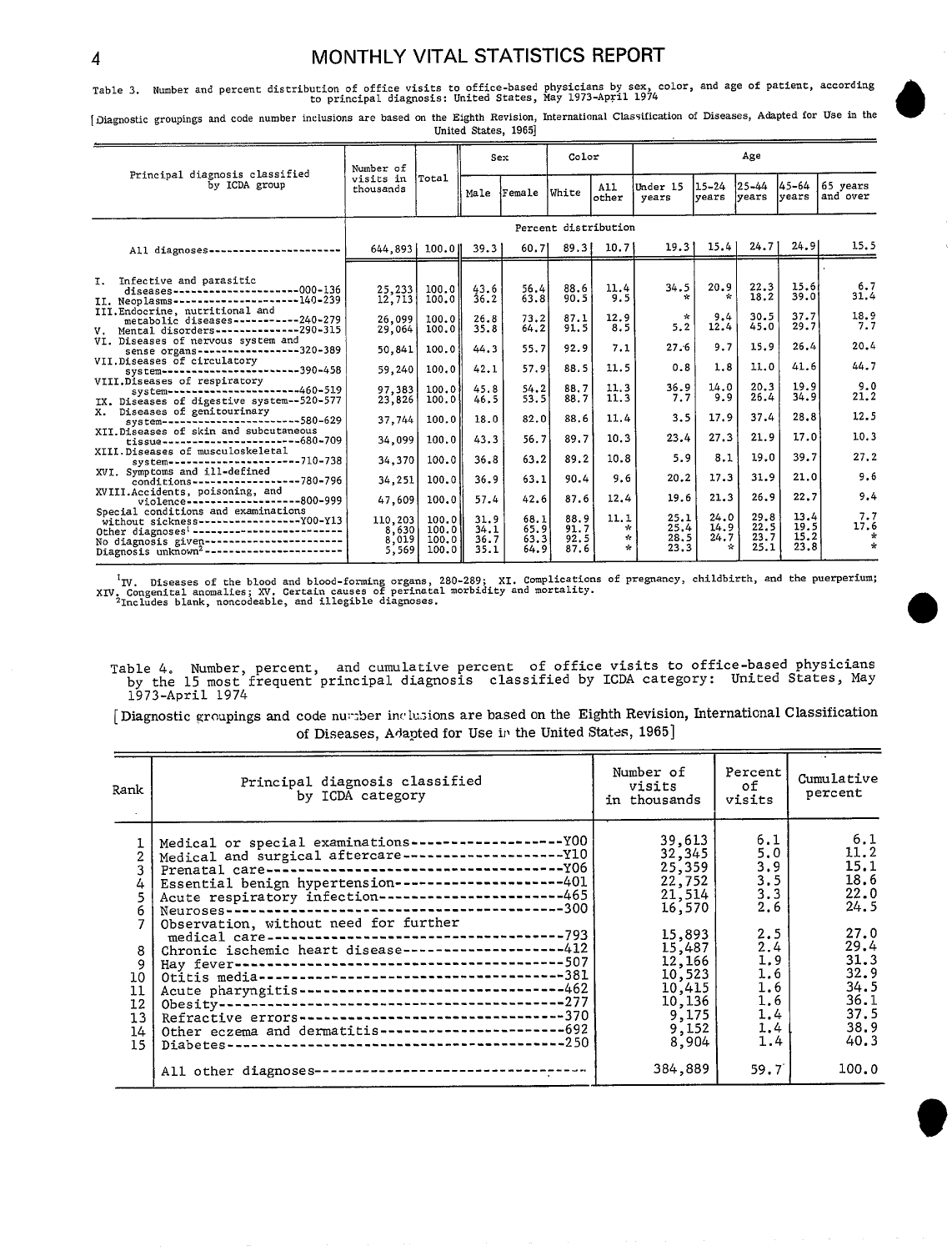Table 5. Number and percent of office visits to office-based physicians by treatments and services ordered or provided, physician's specialty, and type of practice: United States, May 1973-April 1974

|                                                                                            |                                     |                      |                               |                               |                              |                                        | Treatments and services ordered or provided |                       |                                                        |                                         |                    |
|--------------------------------------------------------------------------------------------|-------------------------------------|----------------------|-------------------------------|-------------------------------|------------------------------|----------------------------------------|---------------------------------------------|-----------------------|--------------------------------------------------------|-----------------------------------------|--------------------|
| Physician specialty and<br>type of practice                                                | Number of<br>visits in<br>thousands | None                 | General<br>history<br>or exam | Lab pro-<br>cedure<br>or test | X-rays                       | Iniec-<br>tion or<br>immuni-<br>zation | Office<br>surgical<br>treatment             | Drug<br>$\frac{1}{2}$ | Psycho-<br>therapy<br>or thera-<br>peutic<br>listening | Medical<br>counsel-<br>ing or<br>advice | Other              |
|                                                                                            |                                     | Percent <sup>2</sup> |                               |                               |                              |                                        |                                             |                       |                                                        |                                         |                    |
| All specialties--------                                                                    | 644,893                             | 5.3                  | 35.9                          | 19.6                          | 7.1                          | 18.6                                   | 8.9                                         | 49.4                  | 4.3                                                    | 19.7                                    | 8.8                |
| General and family practice --                                                             | 260,310                             | 4.7                  | 36.3                          | 17.4                          | 5.3                          | 24.8                                   | 8.2                                         | 58.8                  | 1.8                                                    | 13.7                                    | 5.9                |
| Medical specialties----------                                                              | 169,316                             | 3.7                  | 41.1                          | 25.7                          | 9.7                          | 23.9                                   | 5.4                                         | 52.0                  | 2.9                                                    | 24.6                                    | 4.8                |
| Internal medicine----------<br>Pediatrics------------------<br>0ther---------------------- | 74,693<br>53,659<br>40,964          | 2.7<br>5.2<br>3.6    | 43.7<br>49.8<br>25.1          | 35.1<br>19.5<br>16.8          | 15.4<br>3.0<br>8.1           | 14.6<br>29.7<br>33.4                   | 2.5<br>3.6<br>13.0                          | 57.8<br>45.2<br>50.2  | 5.3<br>0.7<br>1.4                                      | 26.7<br>26.4<br>18.6                    | 4.5<br>1.0<br>10.3 |
| Surgical specialties---------                                                              | 183,787                             | 8.0                  | 33.0                          | 19.2                          | 8.2                          | 6.1                                    | 13.9                                        | 34.6                  | 1.5                                                    | 24.0                                    | 16.9               |
| General surgery------------<br>Obstetrics and                                              | 44,846                              | 7.4                  | 28.7                          | 13.0                          | 7.8                          | 10.6                                   | 23.3                                        | 29.7                  | 1.2                                                    | 16.3                                    | 11.8               |
| gynecology-----------------<br>Other----------------------                                 | 50,715<br>88,227                    | 8.2<br>8.3           | 43.6<br>29.0                  | 41.5<br>9.5                   | 1.7<br>12.2                  | 4.0<br>5.1                             | 4.2<br>14.6                                 | 41.4<br>33.2          | 2.1<br>1.3                                             | 23.6<br>28.1                            | 11.1<br>22.9       |
| Other specialties-------------                                                             | 31,481                              | 3.2                  | 22.7                          | 7.9                           | $\sim$                       | 11.6                                   | 5.3                                         | 44.1                  | 48.6                                                   | 17.4                                    | 6,8                |
| Psychiatry-----------------<br>0ther----------------------                                 | 20,300<br>11,180                    | ÷<br>÷.              | 11.1<br>43.8                  | $\mathbf{x}$<br>16.0          | $\mathbf{r}_\mathrm{R}$<br>÷ | 10.3<br>14.0                           | ÷<br>10.8                                   | 36.6<br>57.6          | 71.9<br>6.3                                            | 14.3<br>22.9                            | 3.8<br>12.1        |
| Type of practice                                                                           |                                     |                      |                               |                               |                              |                                        |                                             |                       |                                                        |                                         |                    |
| Solo----------------------<br>0ther <sup>3</sup> ----------------------                    | 386,208<br>258,685                  | 5.3<br>5.4           | 34.2<br>38.6                  | 17.7<br>22.5                  | 5.1<br>10.1                  | 19.4<br>17.4                           | 7.9<br>10.4                                 | 52.3<br>45.1          | 5.2<br>2.9                                             | 18.4<br>21.6                            | 8.7<br>9.0         |

<sup>1</sup>Includes prescription and nonprescription drugs.<br><sup>2</sup>The sum of percentages by treatments and services ordered or provided may be greater than 100.0 percent, since one office visit may require the provision of more than

Table 6. Number and percent of office visits to office-based physicians by disposition of visit, physician's specialty, and type of practice: United States, May 1973-April 1974

|                                                                                                              | Number of                  | Disposition of visit   |                             |                      |                     |  |  |  |
|--------------------------------------------------------------------------------------------------------------|----------------------------|------------------------|-----------------------------|----------------------|---------------------|--|--|--|
| Physician specialty and<br>type of practice                                                                  | visits in<br>thousands     | No followup<br>planned | Return at<br>specified time | Return if<br>needed  | $0$ ther $1$        |  |  |  |
|                                                                                                              |                            |                        | Percent <sup>2</sup>        |                      |                     |  |  |  |
| All specialties-----------                                                                                   | 644,893                    | 12.71                  | 61.2                        | 21.4                 | 9.4                 |  |  |  |
| General and family practice--------                                                                          | 260,310                    | 16.1                   | 54.8                        | 25.8                 | 6.6                 |  |  |  |
| Medical specialties----------------                                                                          | 169,316                    | 10.8                   | 63.4                        | 20.7                 | 12.1                |  |  |  |
| Internal medicine----------------<br>Pediatrics-----------------------<br>Other----------------------------- | 74,693<br>53,659<br>40,964 | 10.0<br>13.9<br>8.4    | 67.0<br>48.1<br>77.0        | 17.7<br>32.5<br>10.9 | 14.1<br>12.4<br>8.4 |  |  |  |
| Surgical specialties---------------                                                                          | 183,787                    | 10.6                   | 65.3                        | 17.2                 | 11.2                |  |  |  |
| General surgery ------------------<br>Obstetrics and gynecology--------<br>Other---------------------------  | 44,846<br>50,715<br>88,227 | 11.2<br>4.6<br>13.7    | 61.9<br>76.1<br>60.9        | 17.1<br>14.4<br>18.9 | 13.9<br>9.8<br>10.8 |  |  |  |
| Other specialties -----------------                                                                          | 31,481                     | 6.3                    | 76.9                        | 12.0                 | 7.9                 |  |  |  |
| Psychiatry------------------------<br>0ther------------------------------                                    | 20,300<br>11,180           | 4.9                    | 84.3<br>63.5                | 7.1<br>20.9          | $\star$<br>14.3     |  |  |  |
| Type of practice                                                                                             |                            |                        |                             |                      |                     |  |  |  |
| $Solo--$<br>---------------------------<br>$0$ ther <sup>3</sup> -------------------------------             | 386,208<br>258,685         | 13.1<br>12.1           | 60.5<br>62.1                | 22.0<br>20.4         | 9.0<br>10.4         |  |  |  |

<sup>1</sup>Includes: telephone follownp planned, referred to other physician, returned to referring physician, admit to hospital, and all other dispositions.<br><sup>2</sup>The sum of percentages by disposition of visit may be greater than 1

 $\star$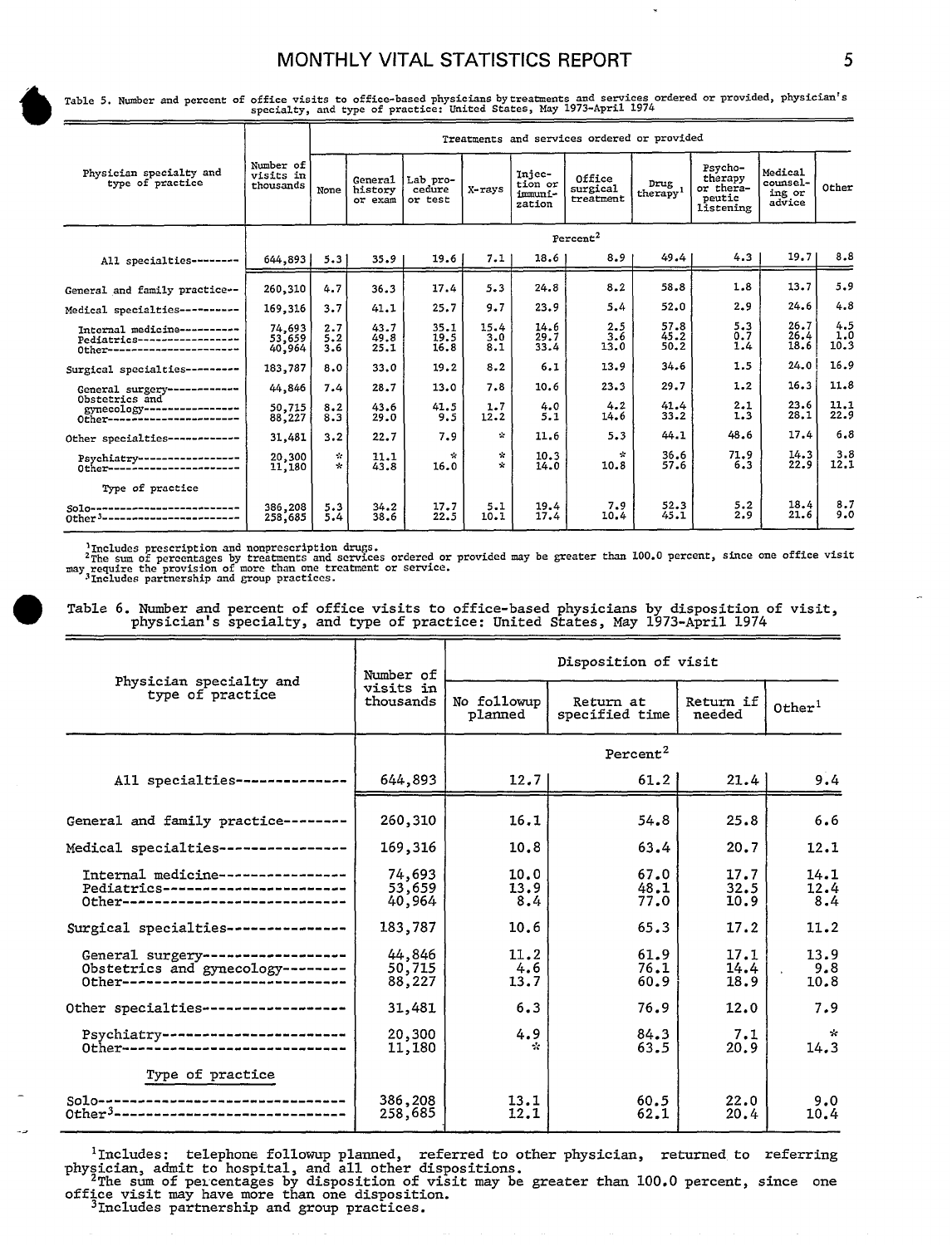Table 7. Number, percent, and cumulative percent of office visits **to** office-based physicians by the twenty most common patient problems, complaints, or symptoms: United States, May 1973-<br>April 1974 April 1974 **and 1974** and 1974 and 1988 and 1988 and 1988 and 1988 and 1988 and 1988 and 1988 and 1988 and 1988 and 1988 and 1988 and 1988 and 1988 and 1988 and 1988 and 1988 and 1988 and 1988 and 1988 and 1988 and 1988 an

[ ឆ  $\lceil$  Symptomatic groupings and code number inclusions are based on a symptom; classification developed for use in the NAMCS]

| Rank            | Twenty most common patient problems.<br>complaints, or symptoms | Number of<br>visits<br>in thousands | Percent<br>of<br>visits | Cumulative<br>percent |
|-----------------|-----------------------------------------------------------------|-------------------------------------|-------------------------|-----------------------|
| 1               | Progress visits----------------------------980,985              | 75,673                              | 11.7                    | 11.7                  |
| 2               | Other problems, NEC-----------------------------990             | 37,126                              | 5.8                     | 17.5                  |
| 3.              | Physical exam-------------------------------900,901             | 26,117                              | 4.0                     | 21.5                  |
| 4               | Pain, etc.-lower extremity----------------------400             | 25,944                              | 4.0                     | 25.6                  |
| 5.              | Pregnancy exam---------------------------------905              | 25,942                              | 4.0                     | 29.6                  |
| 6               | Throat soreness-------------------------------520               | 20,726                              | 3.2                     | 32.8                  |
| 7               | Pain, etc.-upper extremity----------------------405             | 18,956                              | 2.9                     | 35.7                  |
| 8               | Pain, etc.-back region-------------------------415              | 18,824                              | 2.9                     | 38.7                  |
| 9               |                                                                 | 18,347                              | 2.8                     | 41.5                  |
| 10              | Abdominal pain-------------------------------540                | 16,418                              | 2.5                     | 44.0                  |
| 11              |                                                                 | 13,460                              | 2.1                     | 46.1                  |
| 12              | Gynecological exam------------------------------904             | 13,154                              | 2.0                     | 48.2                  |
| 13 <sup>1</sup> | Visit for medication----------------------------910             | 13,103                              | 2.0                     | 50.2                  |
| 14              |                                                                 | 13,043                              | 2.0                     | 52.2                  |
| 15              |                                                                 | 12,314                              | 1.9                     | 54.1                  |
| 16              |                                                                 | 11,768                              | 1.8                     | 56.0                  |
| 17              | Pain in chest----------------------------------322              | 11,350                              | 1.8                     | 57.7                  |
| 18              | Well baby exam---------------------------------906              | 10,699                              | 1.7                     | 59.4                  |
| 19              |                                                                 | 9,822                               | 1.5                     | 60.9                  |
| 20              | Allergic skin reaction-------------------------112              | 9,458                               | 1.5                     | 62.4                  |
|                 | All other symptoms---------------------------------             | 242,650                             | 37.6                    | 100.0                 |

## TECHNICAL NOTES

SOURCE OF DATA. Through the National Ambulatory Medical Care Survey, data are collected on office visits to office-based physicians. Anational sampleofapproxi mately 1,700 "office-based, patient care" physicians was selected from the American Medical Association and American Osteopathic Association master files and randomly distributedover the 52, l-week periods from May 1973 through April 1974. These physicians were requested to complete Patient Records (figure3) concerning office visits taking place within their practice during assigned weekly reporting periods. The physicians participating in the survey complete Patient Records for approximately 30 randomly selected office visits during the reporting period. While all of the Patient Record data items are not presented in this report, they will be presented in future publications. Additional information concerning physician practice characteristics, e.g., primary specialty, office location, etc., are gathered from an induction interview and from the AMA and AOA master files, and this information will also be included in future data analysis.

RELEASE OF DATA. NAMCS results in the form summary statistical tabulations of national and regiona estimates for the number of office visits, percent distri butions, and rates will be published as soon as possible after each annual cycle is complete. The first of these reports covering the period May 1973 toApri11974 will be available by the fall of 1975. More detailed tabulation and analyses will follow which present visit character istics by major physician and patient subgroups, e.g., an analysis of visits to surgical specialists, or an analysis of ambulatory utilization by specific age, sex, or color groups. Because the NAMCS is a continuous survey, future analysis will also include the investigation of \_ notable utilization trends in ambulatory care.

w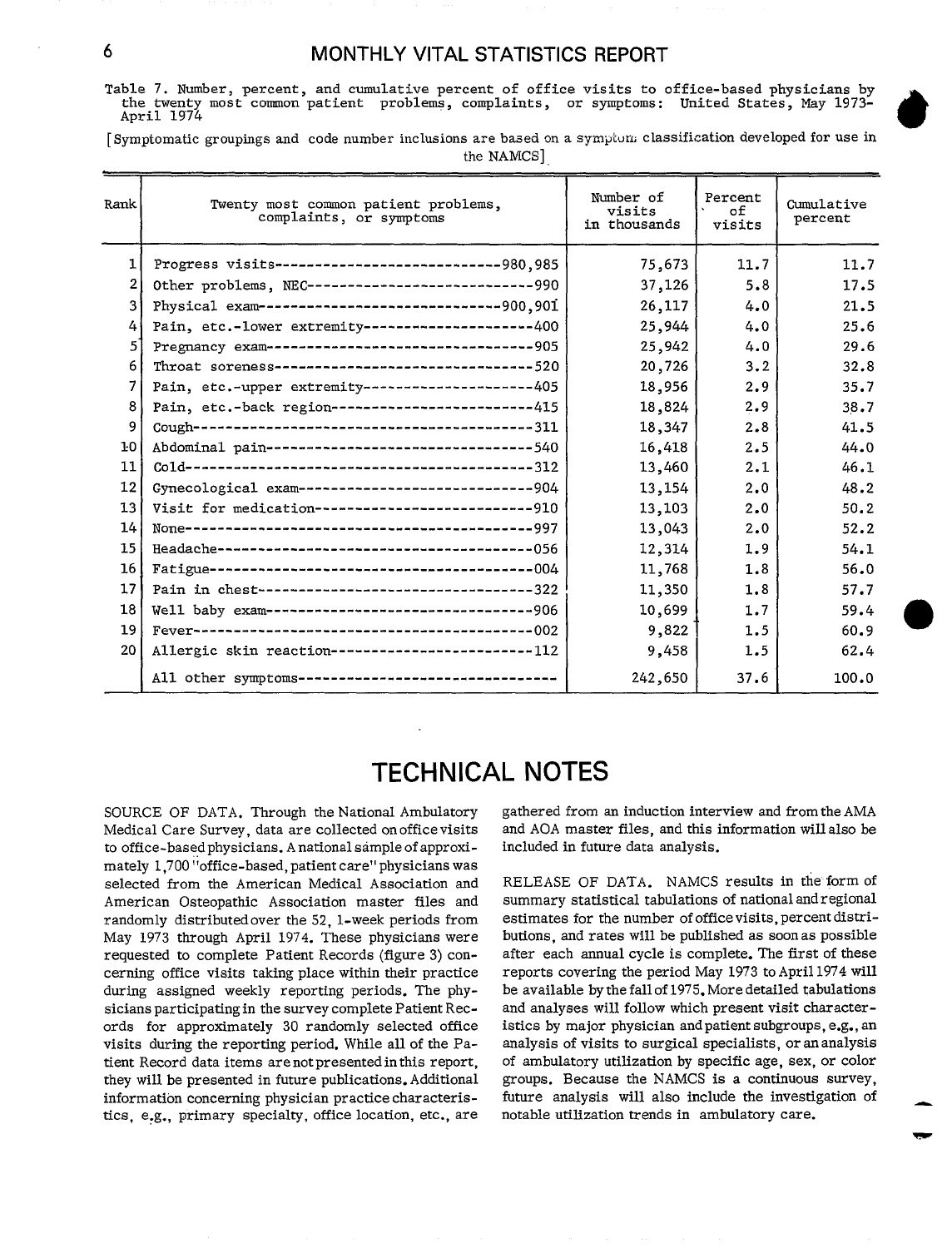

SAMPLING ERRORS. Since the estimates for this report are based on a sample rather than the entire universe. they are subject to sampling variability. The standard error is primarily a measure of sampling variability. that is, the variations that might occur by chance because only a sample of the universe is surveyed. The chances are about 68 out of 100 that the value obtained in a complete enumeration is contained within the interval represented by the estimate plus or minus one Table I. Approximate relative standard errors of standard error of the estimate, 95 out of 100 for two standard errors, and 99 out of 100 for 2½ standard errors.

The relative standard error of an estimate is obtained by dividing the standard error of the estimate by the estimate itself, and is expressed as a percent of the estimate. Relative standard errors of aggregates shown in this report are presented in table I. The standard errors appropriate for the estimated percentage of office visits are shown in table II.

ROUNDING. Aggregate estimates of office visits presented in the tables are rounded to the nearest thousand. The rates and percents, however, were calculated on the basis of original, unrounded figures. Due to rounding 100.0 percent.

DEFINITIONS. An ambulatory patient is an individual presenting himself for personal health services, and being neither bed-ridden nor currently admitted to any health care institution on the premises.

estimated number of office visits

| Estimate<br>in<br>thousands                                                                                                                                                                                   | Relative stand-<br>ard error in<br>percentage<br>points |
|---------------------------------------------------------------------------------------------------------------------------------------------------------------------------------------------------------------|---------------------------------------------------------|
| 2,000-------------------<br>5.000-------------------<br>$10,000$ -------------------<br>$50,000$ ------------------<br>$90,000$ ------------------<br>$200,000$ -----------------<br>400,000----------------- | 23.4<br>15.1<br>11.0<br>6.0<br>5.1<br>4.4<br>4.1        |
|                                                                                                                                                                                                               | 4.0                                                     |

Example of use of table: An aggregate of 250,000,000 has a relative standard of percents, the sum of percentages may not equal  $\frac{250,000,000}{4,3}$  percent or a standard error of 10,750,000  $(4.3 \text{ percent of } 250,000,000).$